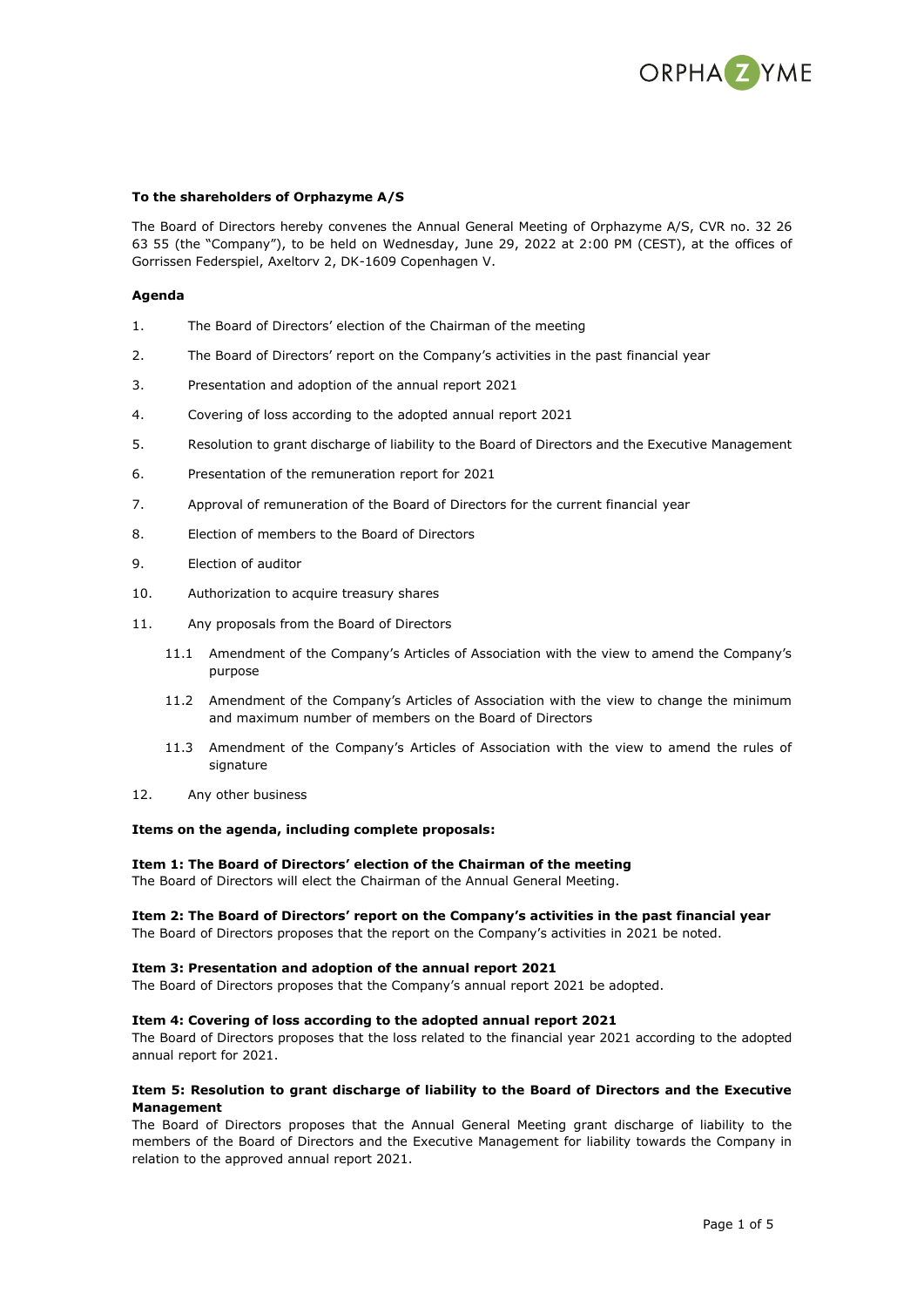

## **Item 6: Presentation of the remuneration report for 2021**

The Company has prepared a remuneration report for 2021, which according to applicable legislation is presented to the Annual General Meeting for an advisory vote.

The remuneration report has been prepared in accordance with the requirements of section 139b of the Danish Companies Act and includes information on remuneration awarded or due to the members of the Board of Directors and the Executive Management of the Company concerning the financial year 2021.

The remuneration report for 2021 is available on the Company's website, [https://orphazyme.gcs](https://orphazyme.gcs-web.com/corporate-governance/governance-documents)[web.com/corporate-governance/governance-documents.](https://orphazyme.gcs-web.com/corporate-governance/governance-documents)

**Item 7: Approval of remuneration of the Board of Directors for the current financial year** The Board of Directors proposes that the following remuneration level to the Board of Directors for 2022 be approved by the Annual General Meeting:

Members of the Board of Directors shall receive an annual base fee of: DKK 450,000

The Chairman of the Board of Directors shall in addition receive: DKK 300,000

The members of the Board of Directors will not receive any supplementary fees for their work in the Company's Audit Committee, Remuneration Committee and Nomination Committee.

In addition, members of the Board of Directors may receive a fixed travel allowance as determined by the Board of Directors and be reimbursed for expenses in connection with board meetings (e.g. related to travel and accommodation). Further, the Company may pay or reimburse social security duties and similar taxes imposed by public authorities in relation to board fees.

## **Item 8: Election of members to the Board of Directors**

With reference to agenda item 11.2, it is proposed to amend Article 8.1 of the Company's Articles of Association with the view to change the minimum and maximum number of members on the Board of Directors as the Company no longer has any material ongoing operational business activities following the restructuring process and sale of substantially all of its assets and business activities.

The members of the Board of Directors elected by the general meeting are elected for a term of one year pursuant to Article 8.2 of the Company's Articles of Association. Re-election of board members may take place.

Accordingly and provided that the proposal under agenda item 11.2 is adopted, the Board of Directors proposes election of the following three members to the Board of Directors for a one-year term :

- Bo Jesper Hansen,
- Anders Fink Vadsholt, and
- John Sommer Schmidt.

Georges Gemayel and Andrew Mercieca will not stand for re-election.

Please see **Appendix 1** for a description of the nominated candidates' qualifications and positions, including information about other executive/management functions held by the candidates in Danish and foreign companies.

### **Item 9: Election of auditor**

In accordance with the Audit Committee's recommendation, the Board of Directors proposes re-election of EY Godkendt Revisionspartnerselskab, CVR no. 30 70 02 28, as the Company's auditor. The Audit Committee's recommendation has not been influenced by third parties, nor has it been subject to any contractual obligation restricting the Annual General Meeting's choice of certain auditors or audit firms.

### **Item 10: Authorization to acquire treasury shares**

The Board of Directors proposes to renew the current authorization to the Board of Directors to acquire treasury shares in the period until June 29, 2027, on one or more occasions, with a total nominal value of up to 10% of the share capital of the Company from time to time, subject to the Company's holding of treasury shares after such acquisition not exceeding 10% of the Company's share capital. The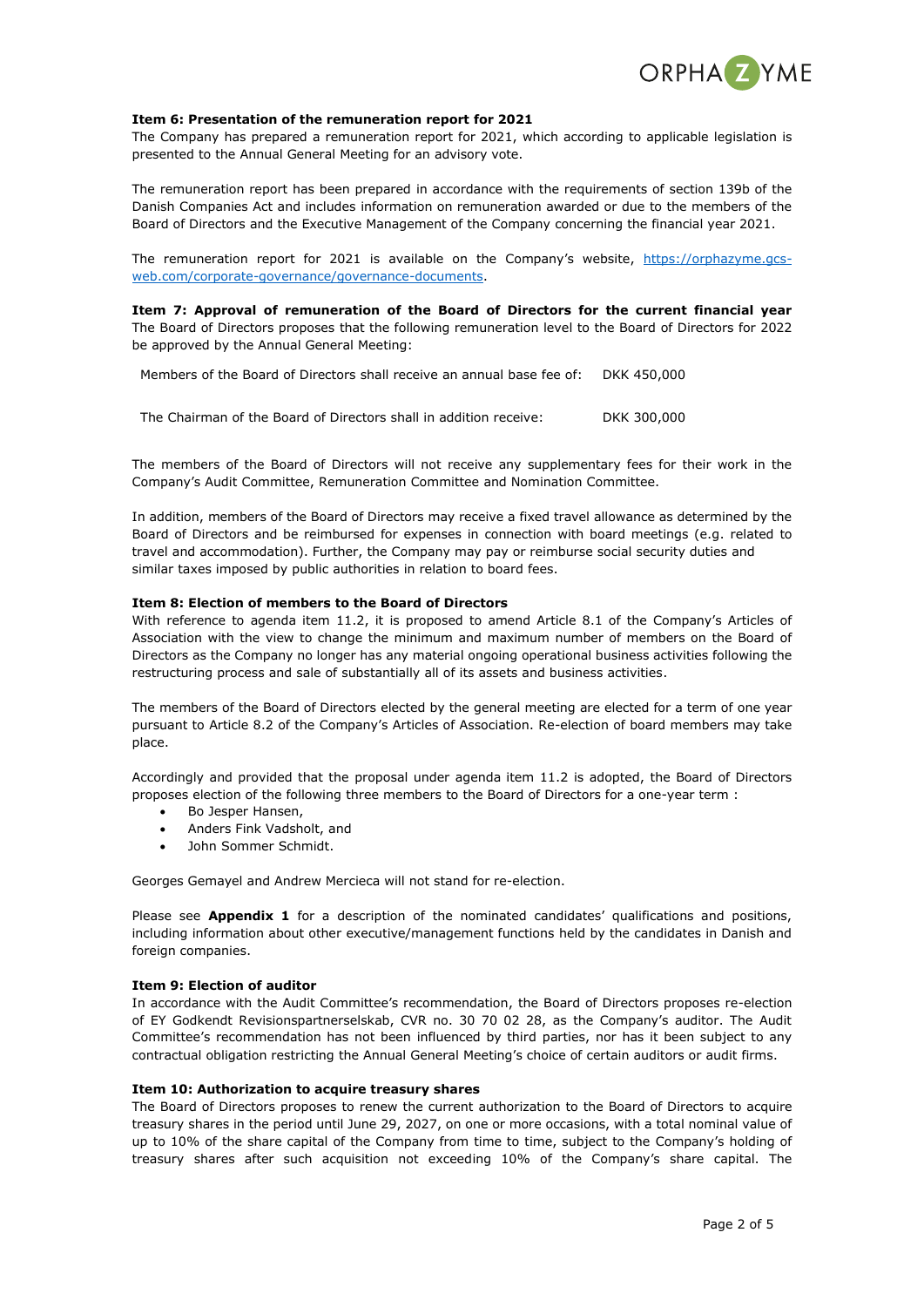

consideration may not deviate more than 10% from the official price quoted on Nasdaq Copenhagen at the time of acquisition.

## **Item 11: Any proposals from the Board of Directors**

# **Item 11.1: Amendment of the Company's Articles of Association with the view to amend the Company's purpose**

Following the sale of substantially all of the Company's assets and business activities, including those relating to the development and approval of arimoclomol, as announced by the Company through company announcement no. 24 on May 15, 2022 and company announcement no. 29 on May, 31 2022, the Board of Directors proposes that the objects of the Company as include in the Company's Articles of Association are amended.

Consequently, it is proposed that Article 1.2 of the Company's Articles of Association be worded as follows:

*"The Company's objects are to engage in activities and investments related to biopharmaceutical research and development as well as to carry out any associated activities as deemed relevant by the Board of Directors. Furthermore, the Company may participate in partnerships or co-operate with other businesses."*

## **Item 11.2: Amendment of the Company's Articles of Association with the view to change the minimum and maximum number of members on the Board of Directors**

As the Company no longer has any material ongoing operational business activities following the restructuring process and sale of substantially all of its assets and business activities, the Board of Directors proposes that the Company's Articles of Association are amended with the view to reduce the number of members of the Board of Directors to three members.

Consequently, it is proposed that Article 8.1 of the Company's Articles of Association be worded as follows:

*"The Board of Directors consists of not less than three and not more than six members elected by the general meeting."*

# **Item 11.3: Amendment of the Company's Articles of Association with the view to amend the rules of signature**

In light of the recent changes in the Company's management, as also described under agenda items 8 and 11.2, the Board of Directors proposes that the Company's rules of signature are amended.

Consequently, it is proposed that Article 10.1 of the Company's Articles of Association be worded as follows:

*"The Company shall be bound (i) by the joint signatures of two members of the Board of Directors or (ii) by the joint signatures of a member of the Board of Directors and a member of the Executive Management."*

# **Adoption requirements**

The proposal under agenda item 11.1-11.3 on the agenda shall be passed by at least two-thirds of the votes cast as well as at least two-thirds of the share capital represented at the Annual General Meeting, cf. Article 7.2 of the Company's Articles of Association.

All other proposed resolutions on the agenda shall be passed by a simple majority of votes cast, cf. Article 7.1 of the Company's Articles of Association. The Remuneration Report as presented under agenda item 6 is subject to an advisory vote.

# **Share capital and shareholders' participation and voting rights**

The Company's nominal share capital is 35,312,241, divided into shares of DKK 1 each or multiples thereof. Each share of the nominal value of DKK 1 carries one vote.

The right of a shareholder to attend and vote at a general meeting is determined by the shares held by the shareholder at the record date. The record date is **Wednesday, June 22, 2022**.

The shares held by each shareholder at the record date are calculated based on the registration of the number of shares held by the shareholder in the Company's register of shareholders as well as any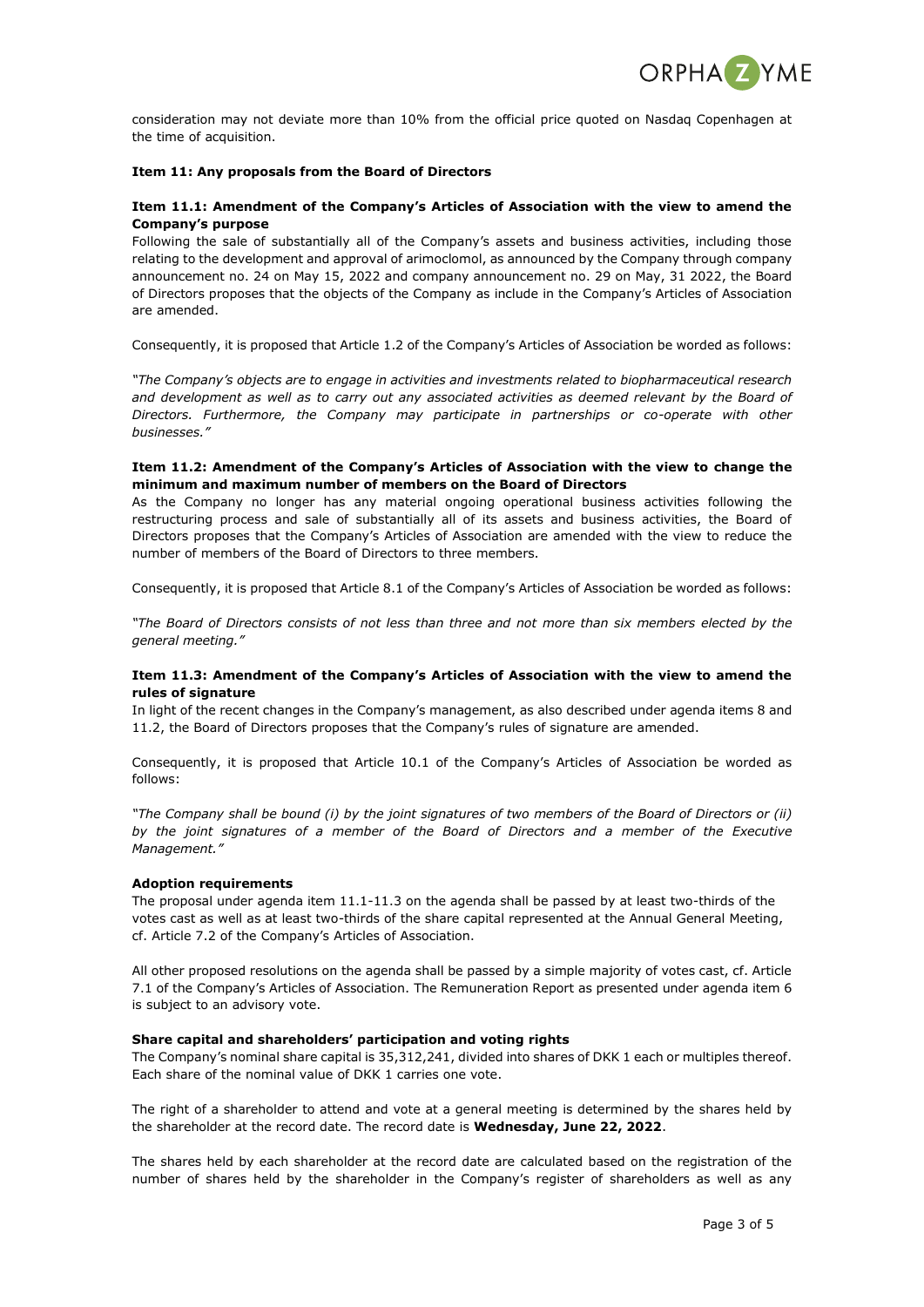

notification of ownership received by the Company for the purpose of registration in the Company's register of shareholders, but which has not yet been registered.

# **Notification of participation**

Shareholders, who are entitled to attend the Annual General Meeting and wish to attend the Annual General Meeting must notify the Company of participation no later than on **Friday, June 24, 2022 at**  11:59 PM (CEST). The registration form is available on the Company's website, [https://orphazyme.gcs](https://orphazyme.gcs-web.com/annual-general-meeting-0)[web.com/annual-general-meeting-0.](https://orphazyme.gcs-web.com/annual-general-meeting-0)

Notification of participation may be provided as follows:

- Electronically via the Company's shareholder portal at
- [https://portal.computershare.dk/portal/index.asp?page=login&asident=22035&lan=en;](https://portal.computershare.dk/portal/index.asp?page=login&asident=22035&lan=en)
- Electronically via Computershare A/S' website, [www.computershare.com/dk;](http://www.computershare.com/dk)
- By completing and forwarding the registration form by letter to Computershare A/S, Lottenborgvej 26D, floor 1, DK-2800 Kongens Lyngby, Denmark (to be received by the Company within the deadline); or
- By emailing a scanned version to [gf@computershare.dk.](mailto:gf@computershare.dk)

A shareholder or a proxy may participate in the Annual General Meeting together with an adviser, provided that notification of the adviser's participation has been provided.

A confirmation of registration will be sent by email to the email address provided by the shareholder upon registration of participation. The electronic admission card must be presented at the Annual General Meeting either via smartphone/tablet or as a printed version. Further, it will be possible for the shareholder to collect the admission card at the venue for the Annual General Meeting upon presentation of appropriate identification. Ballot papers will be handed out at the registration desk at the venue.

# **How to submit a proxy**

Proxy forms must be received by Computershare A/S no later than on **Friday, June 24, 2022**. The proxy form is available on the Company's website, [https://orphazyme.gcs-web.com/annual-general](https://orphazyme.gcs-web.com/annual-general-meeting-0)[meeting-0.](https://orphazyme.gcs-web.com/annual-general-meeting-0)

Proxies may be submitted as follows:

- Electronically via the Company's shareholder portal at [https://portal.computershare.dk/portal/index.asp?page=login&asident=22035&lan=en;](https://portal.computershare.dk/portal/index.asp?page=login&asident=22035&lan=en)
- Electronically via Computershare A/S' website, [www.computershare.com/dk;](http://www.computershare.com/dk)
- By completing and forwarding the proxy form by letter to Computershare A/S, Lottenborgvej 26D, floor 1, DK-2800 Kongens Lyngby, Denmark; or
- By emailing a scanned version to **gf@computershare.dk.**

# **How to vote by correspondence**

Shareholders who are entitled to participate in the Annual General Meeting are also entitled to vote by correspondence. Votes by correspondence must be received by Computershare A/S no later than on **Tuesday, June 28, 2022 at 3:00 PM (CEST)**. The voting form (which is the same form used for granting a proxy) is available on the Company's website, [https://orphazyme.gcs-web.com/annual](https://orphazyme.gcs-web.com/annual-general-meeting-0)[general-meeting-0.](https://orphazyme.gcs-web.com/annual-general-meeting-0)

Voting by correspondence may be submitted as follows:

- Electronically via the Company's shareholder portal at [https://portal.computershare.dk/portal/index.asp?page=login&asident=22035&lan=en;](https://portal.computershare.dk/portal/index.asp?page=login&asident=22035&lan=en)
- Electronically via Computershare A/S' website, [www.computershare.com/dk;](http://www.computershare.com/dk)
- By completing and forwarding the vote by correspondence form by letter to Computershare A/S, Lottenborgvej 26D, floor 1, DK-2800 Kongens Lyngby, Denmark; or
- By emailing a scanned version to [gf@computershare.dk.](mailto:gf@computershare.dk)

# **Additional information on the website**

Until and including the day of the Annual General Meeting, the following information regarding the Annual General Meeting will be available on the Company's website, [www.orphazyme.com:](http://www.orphazyme.com/)

 The notice convening the Annual General Meeting, including the agenda and the complete proposals as well as Appendix 1: Candidates for the Board of Directors;